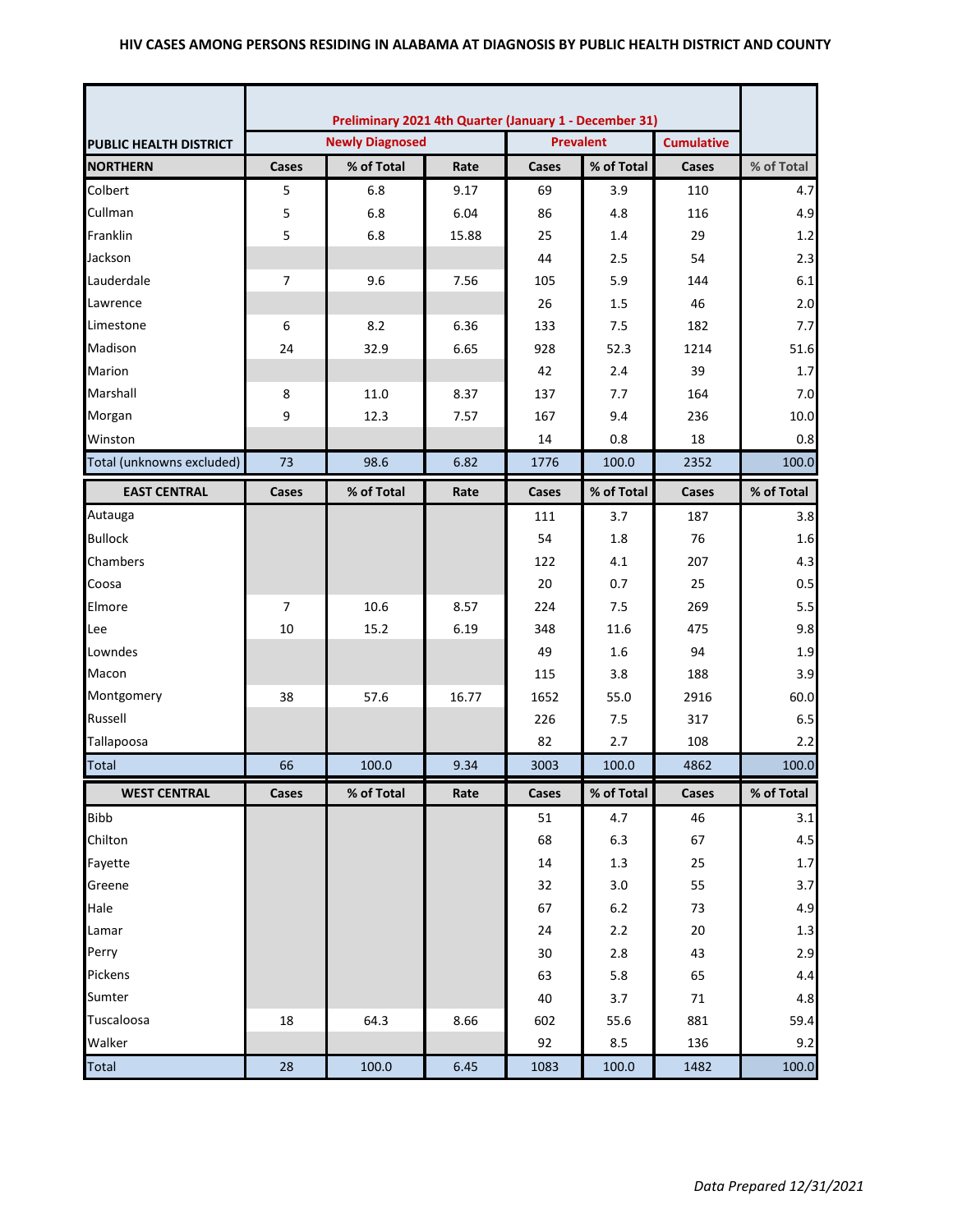|                               | Preliminary 2019 2nd Quarter (January 1 - June 30) |                        |                                       |       |            |       |            |
|-------------------------------|----------------------------------------------------|------------------------|---------------------------------------|-------|------------|-------|------------|
| <b>PUBLIC HEALTH DISTRICT</b> |                                                    | <b>Newly Diagnosed</b> | <b>Prevalent</b><br><b>Cumulative</b> |       |            |       |            |
| <b>JEFFERSON</b>              | Cases                                              | % of Total             | Rate                                  | Cases | % of Total | Cases | % of Total |
| Jefferson                     | 93                                                 | 100.0                  | 14.11                                 | 4013  | 100.0      | 6247  | 100        |
| <b>Total</b>                  | 93                                                 | 100.0                  | 14.11                                 | 4013  | 100.0      | 6247  | 100        |
| <b>NORTHEASTERN</b>           | Cases                                              | % of Total             | Rate                                  | Cases | % of Total | Cases | % of Total |
| <b>Blount</b>                 |                                                    |                        |                                       | 40    | 2.9        | 88    | 5.4        |
| Calhoun                       | 10                                                 | 24.4                   | 8.72                                  | 277   | 20.3       | 374   | 22.8       |
| Cherokee                      |                                                    |                        |                                       | 28    | 2.0        | 54    | 3.3        |
| Clay                          |                                                    |                        |                                       | 23    | 1.7        | 35    | 2.1        |
| DeKalb                        |                                                    |                        |                                       | 70    | 5.1        | 87    | 5.3        |
| Cleburne                      |                                                    |                        |                                       | 14    | 1.0        | 20    | 1.2        |
| Etowah                        |                                                    |                        |                                       | 209   | 15.3       | 271   | 16.6       |
| Shelby                        | 12                                                 | 29.3                   | 5.62                                  | 368   | 26.9       | 293   | 17.9       |
| St. Clair                     | 6                                                  | 14.6                   |                                       | 137   | 10.0       | 139   | 8.5        |
| Talladega                     | 6                                                  | 14.6                   | 6.80                                  | 200   | 14.6       | 276   | 16.9       |
| <b>Total</b>                  | 41                                                 | 100.0                  | 5.09                                  | 1366  | 100.0      | 1637  | 100.0      |
| <b>SOUTHEASTERN</b>           | Cases                                              | % of Total             | Rate                                  | Cases | % of Total | Cases | % Of Total |
| <b>Barbour</b>                |                                                    |                        |                                       | 113   | 10.1       | 165   | 10.2       |
| <b>Butler</b>                 |                                                    |                        |                                       | 60    | 5.3        | 90    | 5.6        |
| Coffee                        | 5                                                  | 18.5                   | 9.64                                  | 92    | 8.2        | 143   | 8.8        |
| Covington                     |                                                    |                        |                                       | 58    | 5.2        | 87    | 5.4        |
| Crenshaw                      |                                                    |                        |                                       | 27    | 2.4        | 39    | 2.4        |
| Dale                          |                                                    |                        |                                       | 146   | 13.0       | 227   | 14.0       |
| Geneva                        |                                                    |                        |                                       | 46    | 4.1        | 55    | 3.4        |
| Henry                         |                                                    |                        |                                       | 48    | 4.3        | 65    | 4.0        |
| Houston                       | 10                                                 | 37.0                   | 9.58                                  | 406   | 36.2       | 569   | 35.2       |
| Pike                          |                                                    |                        |                                       | 126   | 11.2       | 178   | 11.0       |
| Total                         | 27                                                 | 100.0                  | 7.14                                  | 1122  | 100.0      | 1618  | 100.0      |
| <b>SOUTHWESTERN</b>           | Cases                                              | % of Total             | Rate                                  | Cases | % of Total | Cases | % Of Total |
| <b>Baldwin</b>                |                                                    |                        |                                       | 380   | 46.7       | 535   | 41.9       |
| Choctaw                       |                                                    |                        |                                       | 30    | 3.7        | 41    | 3.2        |
| Clarke                        |                                                    |                        |                                       | 41    | 5.0        | 53    | 4.1        |
| Conecuh                       |                                                    |                        |                                       | 34    | 4.2        | 74    | 5.8        |
| <b>Dallas</b>                 |                                                    |                        |                                       | 142   | 17.5       | 282   | 22.1       |
| Escambia                      |                                                    |                        |                                       | 75    | 9.2        | 103   | 8.1        |
| Marengo                       |                                                    |                        |                                       | 32    | 3.9        | 52    | 4.1        |
| Monroe                        |                                                    |                        |                                       | 35    | 4.3        | 66    | 5.2        |
| Washington                    |                                                    |                        |                                       | 18    | 2.2        | 31    | 2.4        |
| Wilcox                        |                                                    |                        |                                       | 26    | 3.2        | 41    | 3.2        |
| Total (unknowns excluded)     | 14                                                 | 100.0                  | 3.44                                  | 813   | 100.0      | 1278  | 100.0      |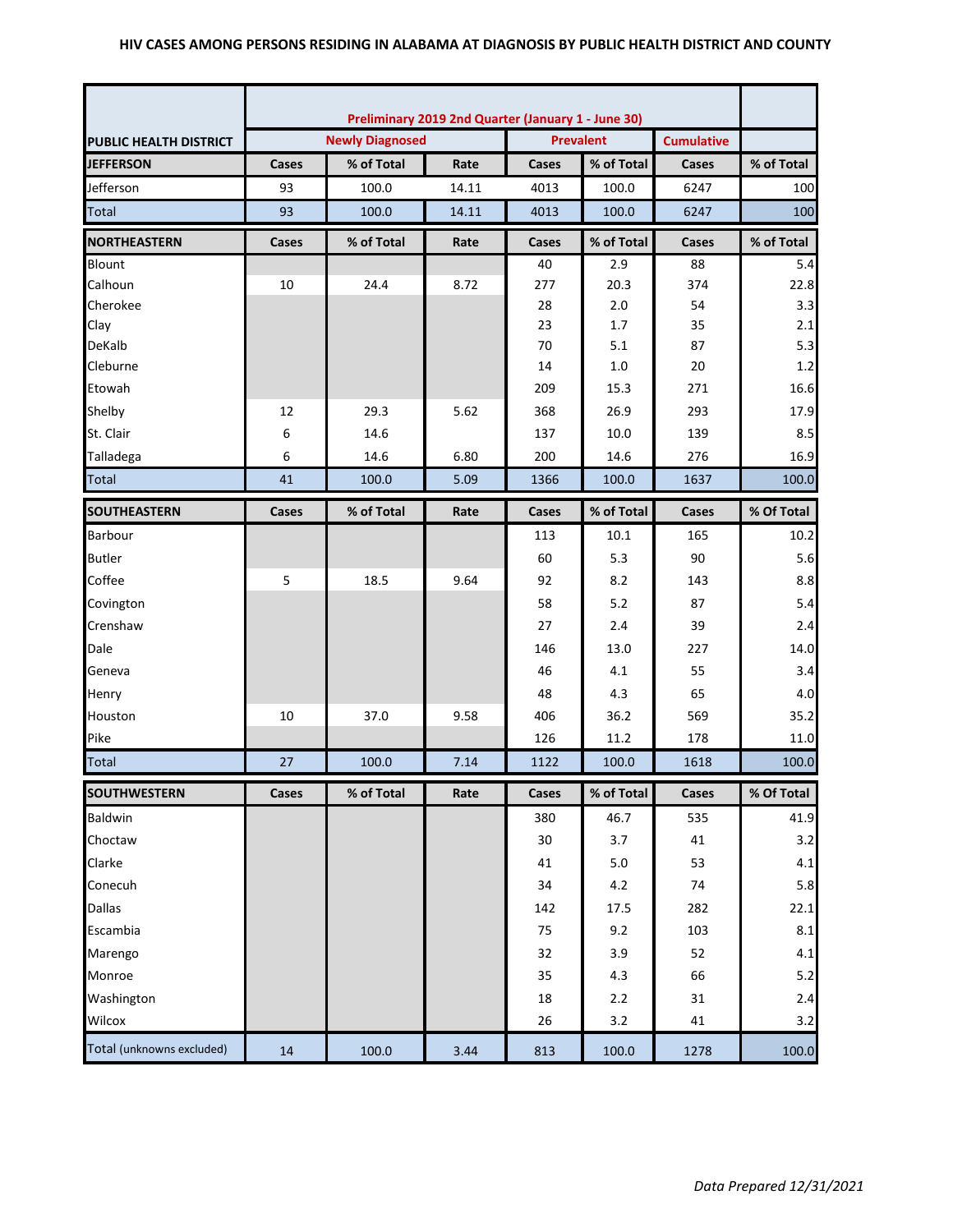|                               | Preliminary 2019 through 1st Quarter (January 1 - June 30) |                        |       |                  |            |                   |            |
|-------------------------------|------------------------------------------------------------|------------------------|-------|------------------|------------|-------------------|------------|
| <b>PUBLIC HEALTH DISTRICT</b> |                                                            | <b>Newly Diagnosed</b> |       | <b>Prevalent</b> |            | <b>Cumulative</b> |            |
| <b>MOBILE</b>                 | Cases                                                      | % of Total             | Rate  | Cases            | % of Total | Cases             | % Of Total |
| Mobile                        | 47                                                         | 100.0                  | 11.35 | 2035             | 100.0      | 3647              | 100        |
| Total                         | 47                                                         | 100.0                  | 11.35 | 2035             | 100.0      | 3647              | 100        |

| <b>STATE TOTAL</b>                | Cases | % of Total | Rate | Cases | % of Total | Cases | % Of Total |
|-----------------------------------|-------|------------|------|-------|------------|-------|------------|
| Alabama                           | 391   | 100.0      | 8.02 | 15257 | 100.0      | 23281 | 100        |
| Total (unknowns included<br>here) | 391   | 100.0      | 8.02 | 15257 | 100.0      | 23281 | 100        |

**Note: 2019 statistics should be interpreted with caution as not all reported cases have been entered into the HIV Surveillance database. Effective October 1, 2017 , Public Health Areas have been redistributed as eight Public Health Districts. Unknown cases only accounted for in state total.**

**To ensure statistically significant data, reported numbers less than 12, as well as estimated numbers (and accompanying rates and trends) based on these numbers, should be interpreted with caution because these numbers have underlying relative standard errors greater than 30% and are considered unreliable.**

Newly diagnosed HIV includes newly diagnosed HIV infections during the year of interest.

Prevalent HIV includes all persons living with HIV as of December 31, 2021. Cumulative HIV includes all diagnosed HIV (living and deceased) as of December 31, 2021.

Females with no risk factor reported are reclassified as hetersexual exposure.

Age among newly diagnosed and cumulative cases is age at diagnosis. Prevalent age is current age among cases living as of December 31, 2021.

Public Health District represents residence at diagnosis among newly diagnosed and cumulative cases and current residence among prevalent cases.

Current residence was updated April 2015 and reflects cases that migrated to other states/jurisdictions. This accounts for recent decreases in prevalent cases.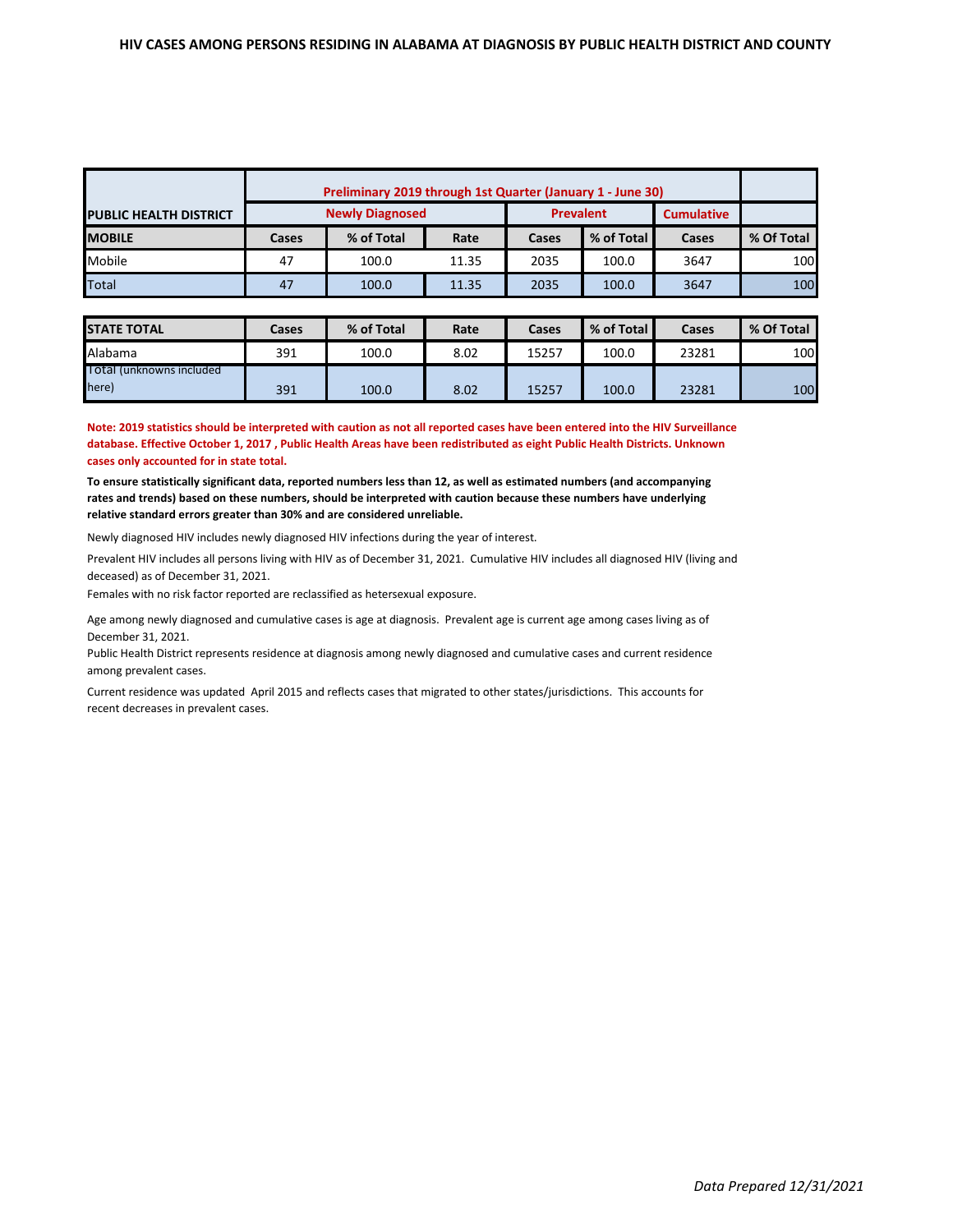|                                         | Preliminary 2021 4th Quarter (January 1 - December 31) |            |                        |            |                         |            |  |
|-----------------------------------------|--------------------------------------------------------|------------|------------------------|------------|-------------------------|------------|--|
| <b>CHARACTERISTIC</b>                   | <b>Newly Diagnosed</b>                                 |            | <b>Prevalent Cases</b> |            | <b>Cumulative Cases</b> |            |  |
| Race/Ethnicity                          | Cases                                                  | % of Total | Cases                  | % of Total | Cases                   | % of Total |  |
| <b>Black</b>                            | 236                                                    | 74.3       | 9647                   | 63.2       | 14857                   | 63.8       |  |
| White                                   | 123                                                    | 31.5       | 4147                   | 27.2       | 6799                    | 29.2       |  |
| Hispanic                                | 18                                                     | 4.6        | 517                    | 3.4        | 553                     | 2.4        |  |
| Multi-race                              | $\overline{7}$                                         | 1.8        | 779                    | 5.1        | 944                     | 4.1        |  |
| Other/Unknown                           | $\overline{7}$                                         | 1.8        | 168                    | 1.1        | 137                     | 0.6        |  |
| <b>Total</b>                            | 391                                                    | 100.0      | 15258                  | 100.0      | 23290                   | 100.0      |  |
| Gender                                  | Cases                                                  | % of Total | Cases                  | % of Total | Cases                   | % of Total |  |
| Male                                    | 324                                                    | 82.9       | 1228                   | 23.4       | 17619                   | 75.7       |  |
| Female                                  | 67                                                     | 17.1       | 4029                   | 76.6       | 5671                    | 24.3       |  |
| Total (unknowns excluded)               | 391                                                    | 100.0      | 5257                   | 100.0      | 23290                   | 100.0      |  |
| Age (Years)                             | Cases                                                  | % of Total | Cases                  | % of Total | Cases                   | % of Total |  |
| $<$ 13                                  | 0                                                      | 0.0        | 21                     | 0.1        | 164                     | 0.7        |  |
| 13-19                                   | 21                                                     | 5.4        | 73                     | 0.5        | 1173                    | 5.0        |  |
| $20 - 24$                               | 81                                                     | 20.7       | 478                    | 3.1        | 4037                    | 17.3       |  |
| 25-29                                   | 82                                                     | 21.0       | 1235                   | 8.1        | 4378                    | 18.8       |  |
| 30-39                                   | 118                                                    | 30.2       | 3321                   | 21.8       | 7066                    | 30.3       |  |
| 40-49                                   | 49                                                     | 12.5       | 3125                   | 20.5       | 4018                    | 17.3       |  |
| ≥50                                     | 40                                                     | 10.2       | 7005                   | 45.9       | 2454                    | 10.5       |  |
| <b>Total</b>                            | 391                                                    | 100.0      | 15258                  | 100.0      | 23290                   | 100.0      |  |
| Adult/Adolescent Exposure (≥13 years)   | Cases                                                  | % of Total | Cases                  | % of Total | Cases                   | % of Total |  |
| Men who have Sex with Men (MSM)         | 112                                                    | 28.6       | 6812                   | 43.8       | 10247                   | 44.0       |  |
| Heterosexuals                           | 72                                                     | 18.4       | 4445                   | 28.6       | 6280                    | 27.0       |  |
| Injection Drug Users (IDU)              | 5                                                      | 1.3        | 744                    | 4.8        | 1914                    | 8.2        |  |
| MSM/IDU                                 | 6                                                      | 1.5        | 475                    | 3.1        | 1190                    | 5.1        |  |
| Hemophilia/Coagulation Disorder         | U                                                      | $0.0\,$    | 14                     | $0.1\,$    | 77                      | 0.3        |  |
| Mother with HIV Infection               | 0                                                      | 0.0        | 91                     | 0.6        | 0                       | 0.0        |  |
| <b>Transfusion/Transplant Recipient</b> | 0                                                      | $0.0\,$    | 4                      | 0.0        | 32                      | $0.1\,$    |  |
| Risk Not Reported/Unknown               | 197                                                    | 50.3       | 2951                   | 19.0       | 3386                    | 14.5       |  |
| Total (add pediatric cases to total)    | 392                                                    | 100.0      | 15557                  | 100.0      | 23290                   | 99.3       |  |
| Pediatric Exposure (<13 years)          | Cases                                                  | % of Total | Cases                  | % of Total | Cases                   | % of Total |  |
| Mother with HIV Infection               | 0                                                      | 0          | 17                     | 81.0       | 141                     | 86.0       |  |
| Hemophilia/Coagulation Disorder         | 0                                                      | 0          | 0                      | 0.0        | 7                       | 4.3        |  |
| Transfusion/Transplant Recipient        | 0                                                      | 0          | 0                      | 0.0        | 1                       | 0.6        |  |
| Risk Not Reported/Unknown               | 0                                                      | 0          | 4                      | 19.0       | 15                      | 9.1        |  |
| Total                                   | $\pmb{0}$                                              | $\pmb{0}$  | 21                     | 100.0      | 164                     | 100.0      |  |